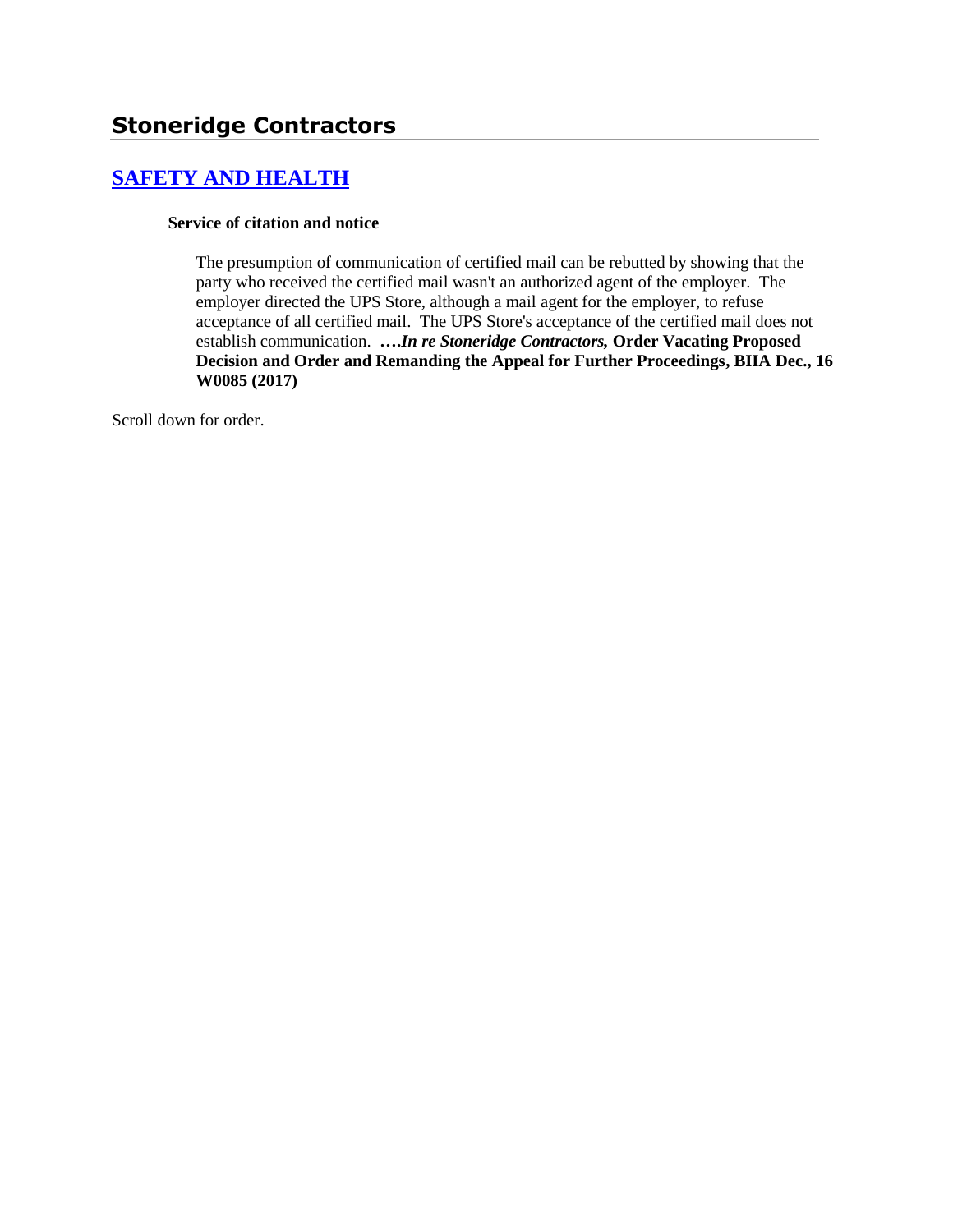#### **BEFORE THE BOARD OF INDUSTRIAL INSURANCE APPEALS STATE OF WASHINGTON**

**) )**

**)**

**) ) )**

#### **IN RE: STONERIDGE CONTRACTORS, LLC.**

**CITATION & NOTICE NO. 317938193**

1 2

3

4

5

#### **DOCKET NO. 16 W0085**

#### **ORDER VACATING PROPOSED DECISION AND ORDER AND REMANDING THE APPEAL FOR FURTHER PROCEEDINGS**

6 7 8 9 10 11 12 13 14 15 16 17 18 19 Stoneridge Contractors, LLC, has appealed a Citation and Notice of Assessment ("Citation") assessing penalties of \$15,500 for safety violations under the Washington Industrial Safety and Health Act. The Department of Labor and Industries contends Stoneridge's appeal was not timely. The timeliness of Stoneridge's appeal depends on whether the UPS Store ("the Store") to which the Department sent the citation by certified mail had authority to accept certified mail on Stoneridge's behalf. If the Store had the authority, Stoneridge's appeal was untimely. If the Store did not have the authority, the citation was not communicated to Stoneridge until four days after the Store signed for it, and its appeal was timely. Our industrial appeals judge concluded that the Store had the authority to accept Stoneridge's certified mail, and that as a consequence, Stoneridge's appeal was not timely. Stoneridge filed a timely Petition for Review of the Proposed Decision and Order. We grant review because we conclude that Stoneridge did not authorize the UPS Store to accept Stoneridge's certified mail. The citation was therefore not communicated to Stoneridge until four days after the Store signed for it, and Stoneridge's appeal was timely. The Proposed Decision and Order of May 1, 2017, is vacated and this appeal is **REMANDED FOR FURTHER PROCEEDINGS.** 

## **DISCUSSION**

### **1. Facts**

20

21

22 23 24 Stoneridge was formed in April 2015 by its owner, Steve Spady. He has always received the company's mail at a private mail box that he rents at a UPS store in Spokane. No written agreement between Stoneridge and the Store was offered as evidence.

25 26 27 28 29 30 31 In a letter to the Store dated November 12, 2013, Mr. Spady requested that the Store not accept certified mail on behalf of him, "his named companies . . . and any others that may arise over the duration of the rental of [the mail] box." Instead, he asked that the Store notify him of the existence of the certified mail at the United States Postal Office for him to claim. No evidence was presented by the Store or anyone else to suggest that the Store or the United States Postal Service could not or would not abide by the request. Spring Cole, the Store's manager as of February 2016, made clear that the Store had been honoring the request since she became manager. She had no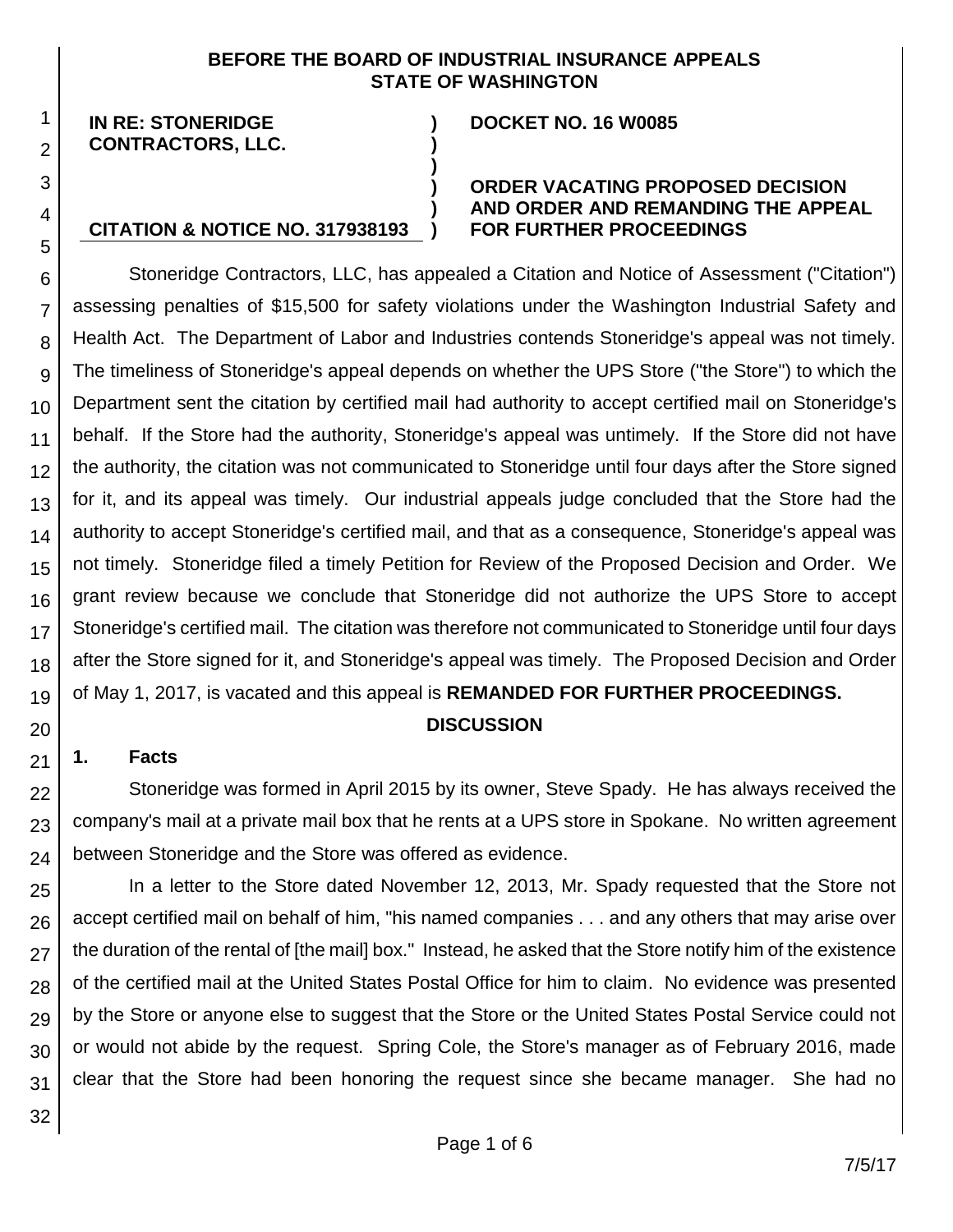2 3 information about whether Stoneridge had made the same request before February 2016. On at least one occasion after Stoneridge filed this appeal, the Store and the United States Postal Service, each showed by their actions that they were ready, willing, and able to honor Stoneridge's request.

4 5 6 7 8 9 Nonetheless, on December 5, 2015, a former employee of the Store, Brooke Hinrichs, signed for a piece of certified mail for Stoneridge; it turned out to be the Department's Citation. Mr. Spady personally received the Citation when he picked up his company's mail at the Store four days later on December 9, 2015. This was his first day back to work after a family vacation to Oregon for Thanksgiving. He mailed Stoneridge's Notice of Appeal of the citation to the Department on December 30, 2015, by certified mail.

10 11 **2. The Department's Delivery of the Citation by Certified Mail to a Proper Address for Stoneridge Constituted a Rebuttable Presumption of Communication to the Employer.**

In issuing a WISHA citation, RCW 49.17.140 provides that the Department:

[s]hall notify the employer using a method by which the mailing can be tracked or the delivery can be confirmed of the penalty to be assessed . . . and shall state that the employer has fifteen working days within which to notify the director that the employer wishes to appeal the citation or assessment of penalty. If, **within fifteen working days from the communication of the notice** issued by the director the employer fails to notify the director that the employer intends to appeal the citation or assessment penalty, and no notice is filed by any employee or representative of employees under subsection (3) of this section within such time, the citation and the assessment shall be deemed a final order of the department and not subject to review by any court or agency.<sup>1</sup>

21 The Department has complied with this provision when it has "attempt[ed] communication of a citation

22 to an address of the employer that is reasonably calculated to be successful." 2

However, the Department's compliance with the provision does not mean that the citation has

24 therefore been "communicated" to the employer.

> RCW 49.17.140 requires more than proper notice of the Citation; **it requires actual receipt by the employer or its authorized agent. Mere proof of delivery to the proper premises is not sufficient.**<sup>3</sup>

27 Stated another way, proof of delivery of the citation to the proper premises **"create[s] a rebuttable** 

28 **presumption of receipt by the employer.**"<sup>4</sup> It can be rebutted by proof that the person who received

30 l 1 RCW 49.17.140(1) (Emphasis added).

1

12

13

14

15

16 17

18 19

20

23

25

26

29

32 4 *Shake Specialists* at 4. (Emphasis added).

<sup>2</sup> *In re Rhino Linings of Northwest, Inc.*, Dckt. No. 04 W0261 (February 28, 2006).

<sup>31</sup> 3 *In re Shake Specialists, Inc*., Dckt. No. 93 W342-T (September 6, 1994) (Emphasis added).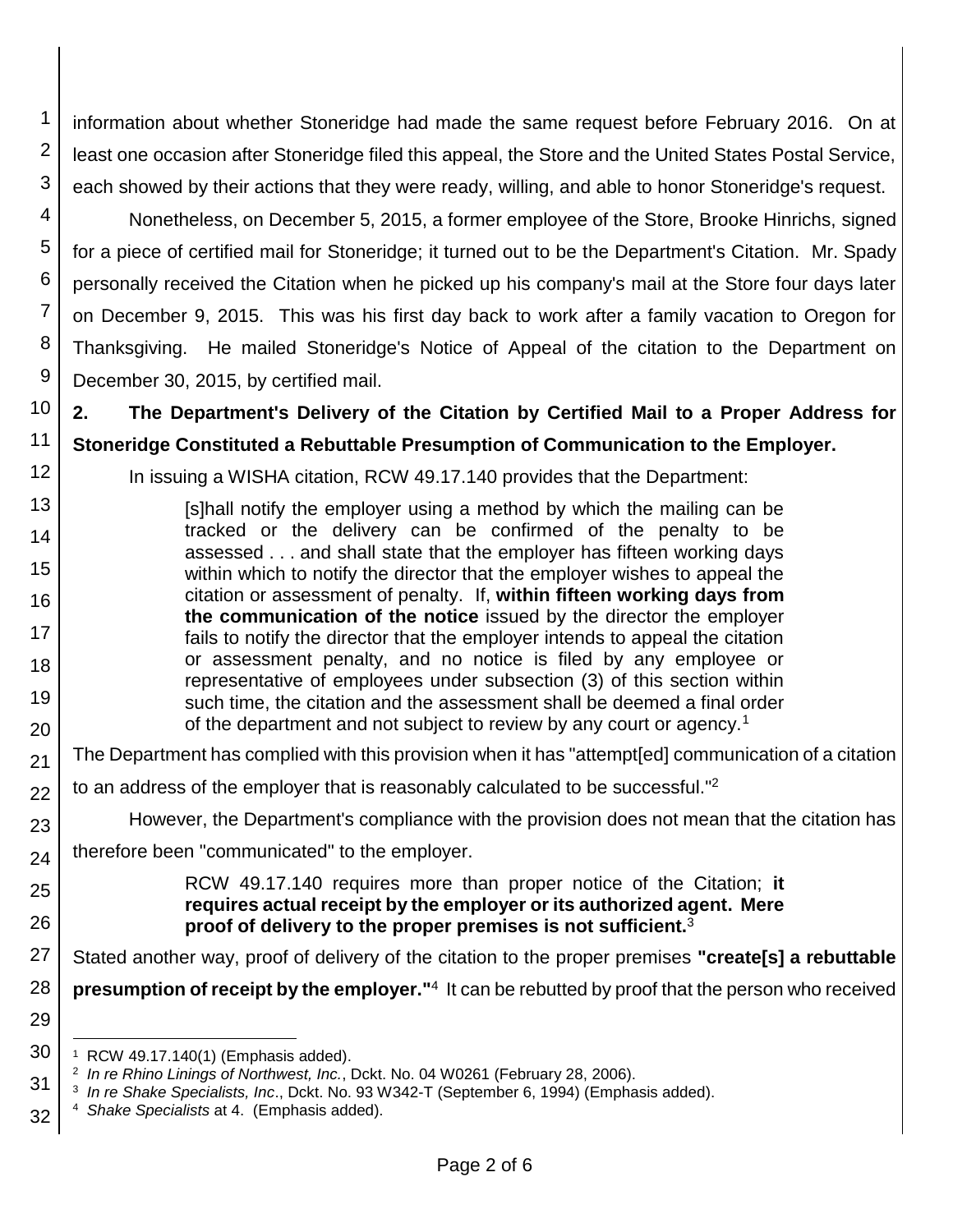1 2 3 4 the citation at the employer's address **had no authority** to accept certified mail for the employer when it arrives in that form.<sup>5</sup> In contrast, the employer has **not** rebutted the presumption when it "present[s] no evidence regarding the identity of [the person who accepted the citation] or proof that this person was not authorized to accept certified mail."<sup>6</sup>

5 6 7 8 9 Here, the Department complied with RCW 49.17.140 by sending the citation by certified mail to the UPS Store, a proper address for Stoneridge. Pursuant to the statute, Stoneridge had 15 working days from the date the citation was "communicated" to it to appeal the citation. That date of communication depends on whether the UPS Store employee who signed for the citation was authorized to accept certified mail for Stoneridge.

#### 10 11 **3. Stoneridge Rebutted the Presumption that the Person who Signed for the Certified Mail had Authority to Accept it on the Employer's Behalf**

12 13 14 15 16 17 Over two years before the Department mailed the citation to Stoneridge at the UPS Store by certified mail, Mr. Spady asked the Store, in writing, to not accept any of his present or future companies' certified mail. After receiving the request, the Store never suggested to Mr. Spady or Stoneridge that it could not honor it. Moreover, after receiving the request, both the Store and the United States Postal Service honored the request at times, giving Stoneridge every reason to believe it had authority to preclude the Store from accepting its certified mail.

18 19 20 21 22 23 24 Based on Mr. Spady's explicit written directive to the UPS Store in 2013, and the Store and the Postal Service's subsequent conduct honoring the request at times, Stoneridge has rebutted the presumption that Ms. Hinrichs was authorized to accept the certified mail carrying the citation on December 5, 2015. This means the citation was first communicated to Stoneridge when Mr. Spady picked it up at the Store on December 9, 2015. Fifteen working days after December 9, 2015, was December 31, 2015. As Stoneridge mailed its appeal of the citation by certified mail on December 30, 2015, its appeal was timely.

25 26 27 28 We cannot agree with our industrial appeals judge's reasoning that led him to the opposite conclusion. Our judge cited a regulation of the *Domestic Mail Manual* ("DMM") that states that a commercial mail receiving agency ("CMRA") owner such as the UPS Store cannot refuse to accept certified mail for a customer-addressee.<sup>7</sup> We cannot conclude the provision applies, however.

29

l 5 *Shake Specialists.*

<sup>30</sup> 6 *In re Discount Tire Company of Washington, Inc*., Dckt. No. 05 W1191 (September 5, 2006).

<sup>31</sup> 32 7 *United States Postal Service, Domestic Mail Manual* 508.1.8.3 (May 31, 2015). The *DMM* is comprised of postal regulations that are incorporated by reference into the Code of Federal Regulations and have the force and effect of law. *Barton v. United States Postal Serv*., 615 F. Supp. 2d 790, 794 (2009).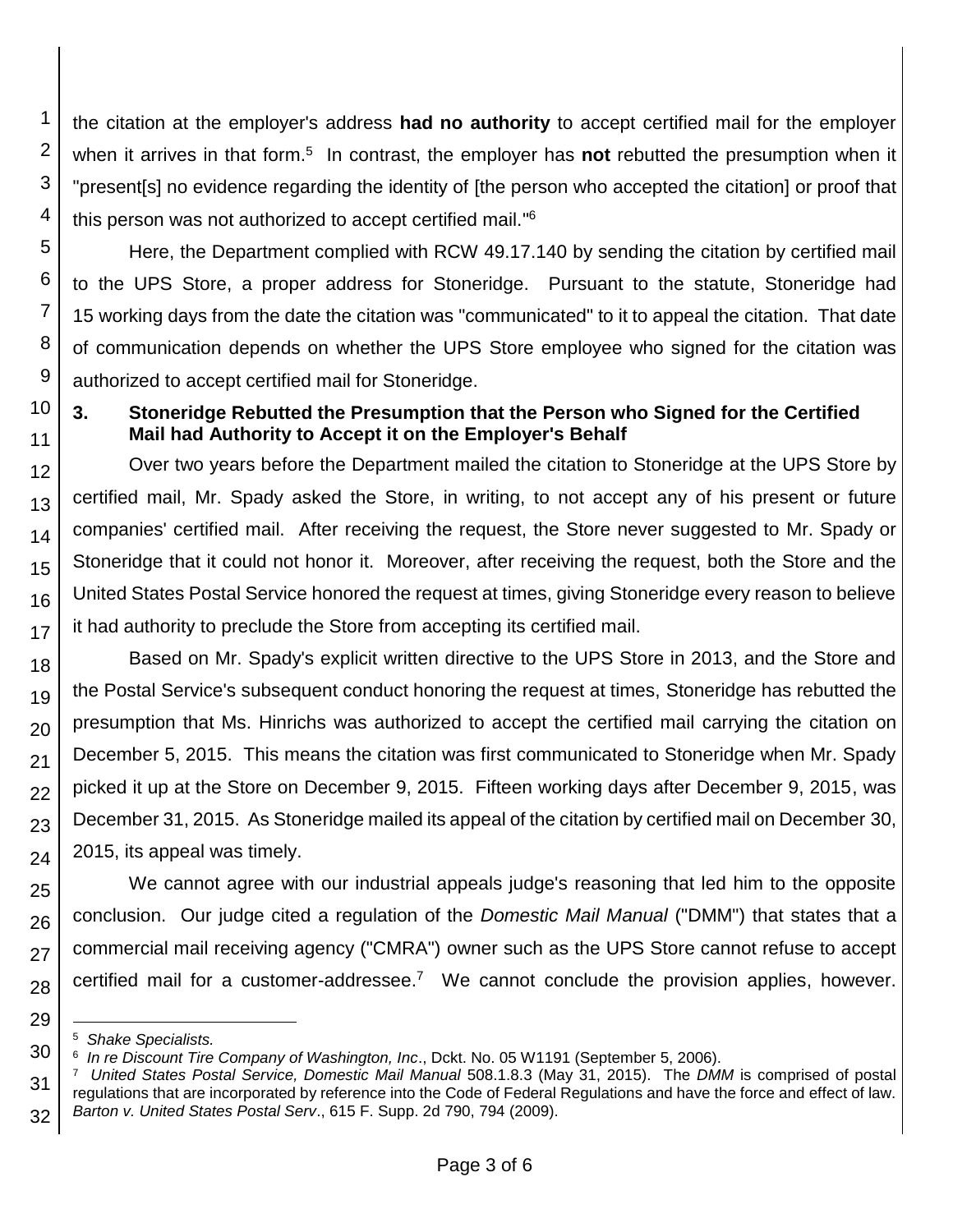1 2 3 4 5 6 7 According to the DMM, mail will be delivered to a particular customer-addressee through a CMRA owner only if both have signed what is called a Form 1583.<sup>8</sup> No evidence was presented that Stoneridge and the Store contracted by way of the form. Moreover, assuming for the sake of argument that the CMRA provision would otherwise apply, the United States Postal Service made it inapplicable by its conduct. By at times honoring Stoneridge's request that the Store refuse its certified mail, the Postal Service departed from its own regulations and condoned the arrangement.<sup>9</sup> We will not now deem a nullity what the Postal Service allowed at the time.

8 9 10 11 12 13 14 15 Our industrial appeals judge cited additional law in support of his conclusion that the UPS Store was authorized to accept Stoneridge's certified mail. Those authorities are inconsistent with our decisions interpreting RCW 49.17.140, however. In *Shake Specialists* and *Discount Tire Company*, we make clear that: (1) the analysis of whether a citation has been communicated to an employer is not complete once the Department has done all that it is required to do; (2) a person's acceptance of a citation by certified mail at a proper address of the employer is not "communication" to the employer if the person has no authority to sign for the mail; and (3) a person's "apparent" authority to sign is not part of the analysis.

#### **ORDER**

The May 1, 2017 Proposed Decision and Order is vacated. This order vacating is not a final Decision and Order of the Board within the meaning of RCW 51.52.110.

This appeal is remanded to the hearings process, as provided by WAC 263-12-145(5), for further proceedings as indicated by this order. Unless the matter is settled or dismissed, the industrial appeals judge will issue a new Proposed Decision and Order. The new order will contain findings

8 *DMM* 508.1.8.2 a. (May 31, 2015).

16

17

18 19

20

21

22

23

24

25

26

27

28 29

30

l

31 32 9 *Kueckelhan v. Fed. Old Line Ins. Co*., 69 Wn.2d 392, 413 (1966) (Governmental agencies "can, under certain circumstances, condone past offenses against the law.")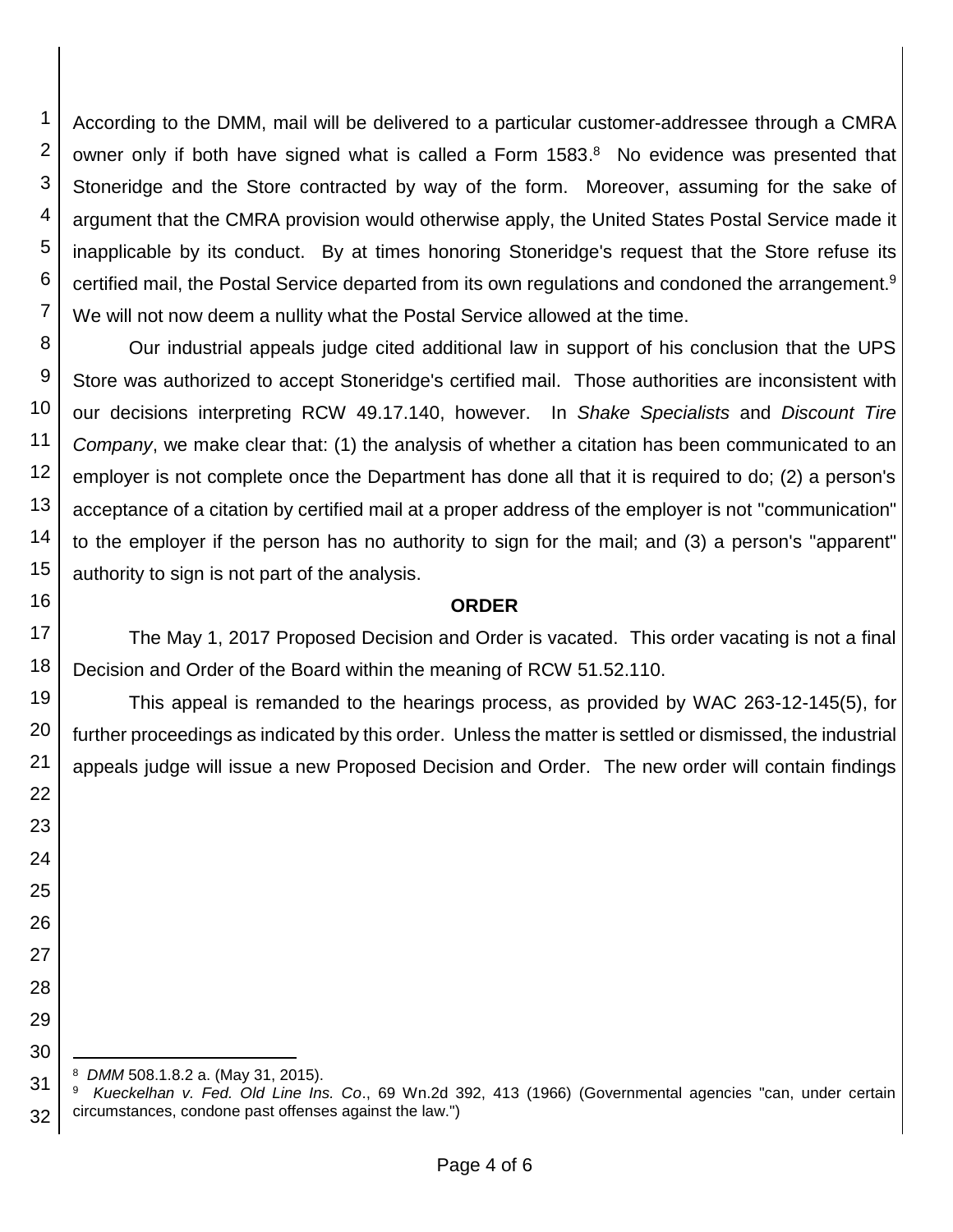and conclusions as to each contested issue of fact and law. Any party aggrieved by the new Proposed Decision and Order may petition the Board for review, as provided by RCW 51.52.104. Dated: July 5, 2017.

 

 

 

 

 

BOARD OF INDUSTRIAL INSURANCE APPEALS<br>
UNDA L. WILLIAMS, Chairperson FRANK E. FENNERTY, JR., Member<br>FRANK E. FENNERTY, JR., Member<br>JAGK S. ENG, Member ENG, Member